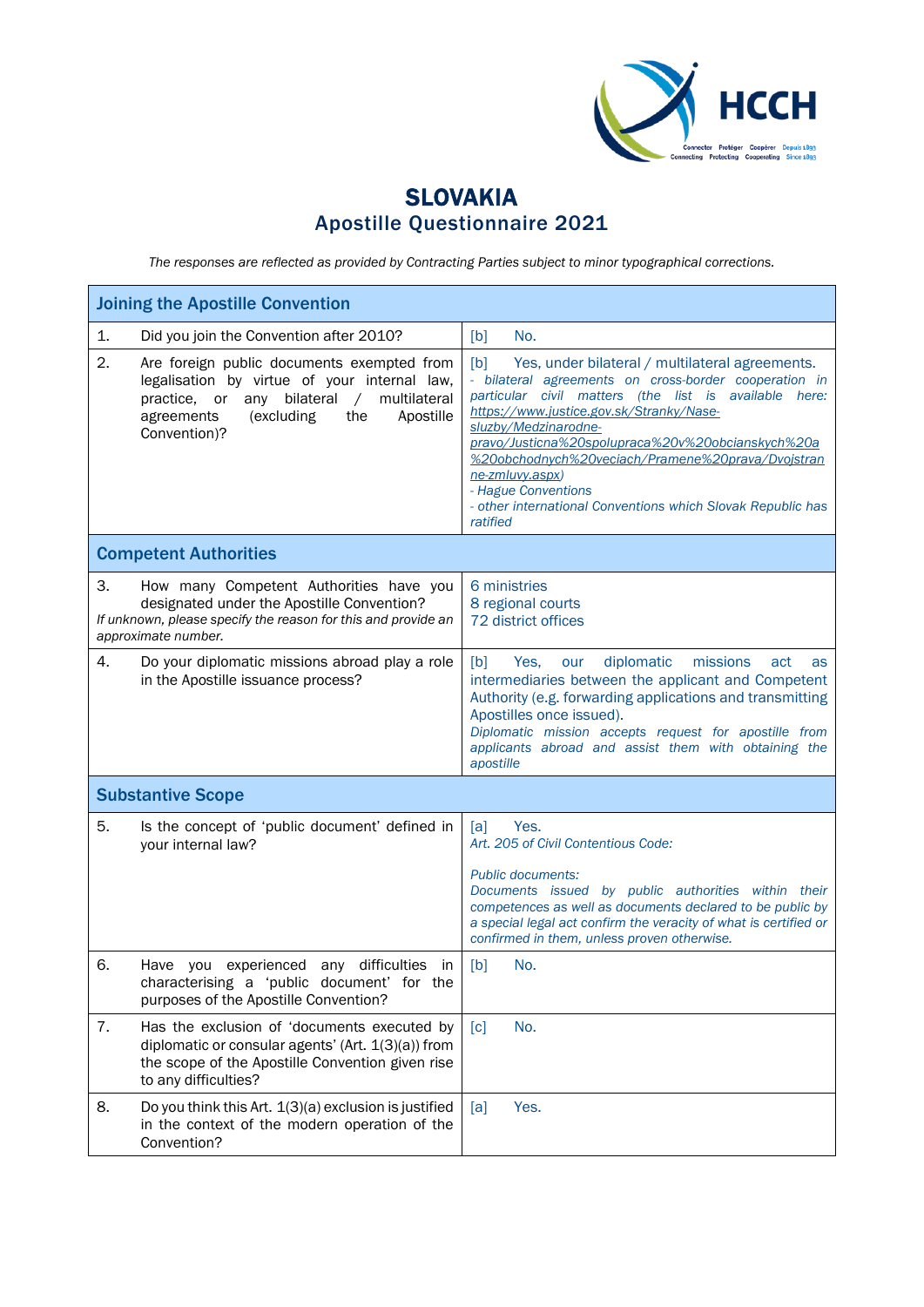| 9.   | Has the exclusion of 'administrative documents<br>dealing directly with commercial or customs<br>operations' (Art. $1(3)(b)$ ) from the scope of the<br>Apostille<br>Convention<br>given<br>rise<br>to<br>any<br>difficulties?                                  | Yes, as the State of origin.<br>[a]<br>When examining this type of documents it is very difficult to<br>characterize their nature and to assign them to the correct<br>cathegory, which creates a problem whether or not they can<br>be apostilled. The issue of more precise specification seems<br>to be important for appropriate application of the Convention. |       |        |  |
|------|-----------------------------------------------------------------------------------------------------------------------------------------------------------------------------------------------------------------------------------------------------------------|---------------------------------------------------------------------------------------------------------------------------------------------------------------------------------------------------------------------------------------------------------------------------------------------------------------------------------------------------------------------|-------|--------|--|
| 9.1. | For Parties that answered yes to Q9.<br>How has previous guidance on the interpretation<br>of the Art. 1(3)(b) exclusion assisted in resolving<br>these difficulties? (E.g. the 'extremely narrow'<br>construction referred to in C&R No 10 of the<br>2016 SC). | Information not available                                                                                                                                                                                                                                                                                                                                           |       |        |  |
| 10.  | Do you think this Art. 1(3)(b) exclusion is justified<br>in the context of the modern operation of the<br>Convention?                                                                                                                                           | [a]<br>Yes.                                                                                                                                                                                                                                                                                                                                                         |       |        |  |
| 11.  | Do you issue (outgoing) or accept (incoming)                                                                                                                                                                                                                    |                                                                                                                                                                                                                                                                                                                                                                     | Issue | Accept |  |
|      | Apostilles for any of the following categories of<br>document?                                                                                                                                                                                                  | Certificates of origin                                                                                                                                                                                                                                                                                                                                              |       |        |  |
|      |                                                                                                                                                                                                                                                                 | <b>Export licences</b>                                                                                                                                                                                                                                                                                                                                              | X     | X      |  |
|      |                                                                                                                                                                                                                                                                 | Import licences                                                                                                                                                                                                                                                                                                                                                     | X     | X      |  |
|      |                                                                                                                                                                                                                                                                 | Health and safety certificates<br>issued by the relevant<br>X<br>government authorities or<br>agencies                                                                                                                                                                                                                                                              |       |        |  |
|      |                                                                                                                                                                                                                                                                 | Certificates of products<br>registration                                                                                                                                                                                                                                                                                                                            |       |        |  |
|      |                                                                                                                                                                                                                                                                 | Certificates of conformity                                                                                                                                                                                                                                                                                                                                          |       |        |  |
|      |                                                                                                                                                                                                                                                                 | End user certificates<br>(i.e. documents certifying that the<br>buyer is the end user of acquired<br>goods)                                                                                                                                                                                                                                                         |       |        |  |
|      |                                                                                                                                                                                                                                                                 | Commercial invoices                                                                                                                                                                                                                                                                                                                                                 |       |        |  |
|      | <b>Apostille Process</b>                                                                                                                                                                                                                                        |                                                                                                                                                                                                                                                                                                                                                                     |       |        |  |
|      | <b>Certification of Public Documents</b>                                                                                                                                                                                                                        |                                                                                                                                                                                                                                                                                                                                                                     |       |        |  |
| 12.  | Do any of your public documents require some<br>other intermediate certification before the<br>issuance of an Apostille?                                                                                                                                        | [b]<br>No, an intermediate certification is not required<br>for any public document; Apostilles are issued directly<br>upon the public document.                                                                                                                                                                                                                    |       |        |  |
|      | <b>Requesting an Apostille (Outgoing)</b>                                                                                                                                                                                                                       |                                                                                                                                                                                                                                                                                                                                                                     |       |        |  |
| 13.  | How can an Apostille be requested?                                                                                                                                                                                                                              | [a]<br>In person.                                                                                                                                                                                                                                                                                                                                                   |       | X      |  |
|      |                                                                                                                                                                                                                                                                 | [b]<br>By post.                                                                                                                                                                                                                                                                                                                                                     |       | X      |  |
|      |                                                                                                                                                                                                                                                                 | By email.<br>[c]                                                                                                                                                                                                                                                                                                                                                    |       |        |  |
|      |                                                                                                                                                                                                                                                                 | Through a website.<br>[d]                                                                                                                                                                                                                                                                                                                                           |       |        |  |
|      |                                                                                                                                                                                                                                                                 | Other.<br>[e]                                                                                                                                                                                                                                                                                                                                                       |       |        |  |
| 14.  | When issuing an Apostille, do you enquire about<br>the State of destination?                                                                                                                                                                                    | [b]<br>Yes, the enquiry is made orally.                                                                                                                                                                                                                                                                                                                             |       |        |  |

| 15. | How long does it take for an Apostille to be<br>issued? | In-person request<br>(paper Apostille) | Other requests<br>(from the time of<br>receipt) (paper<br>Apostille) | e-Apostille requests |
|-----|---------------------------------------------------------|----------------------------------------|----------------------------------------------------------------------|----------------------|
|-----|---------------------------------------------------------|----------------------------------------|----------------------------------------------------------------------|----------------------|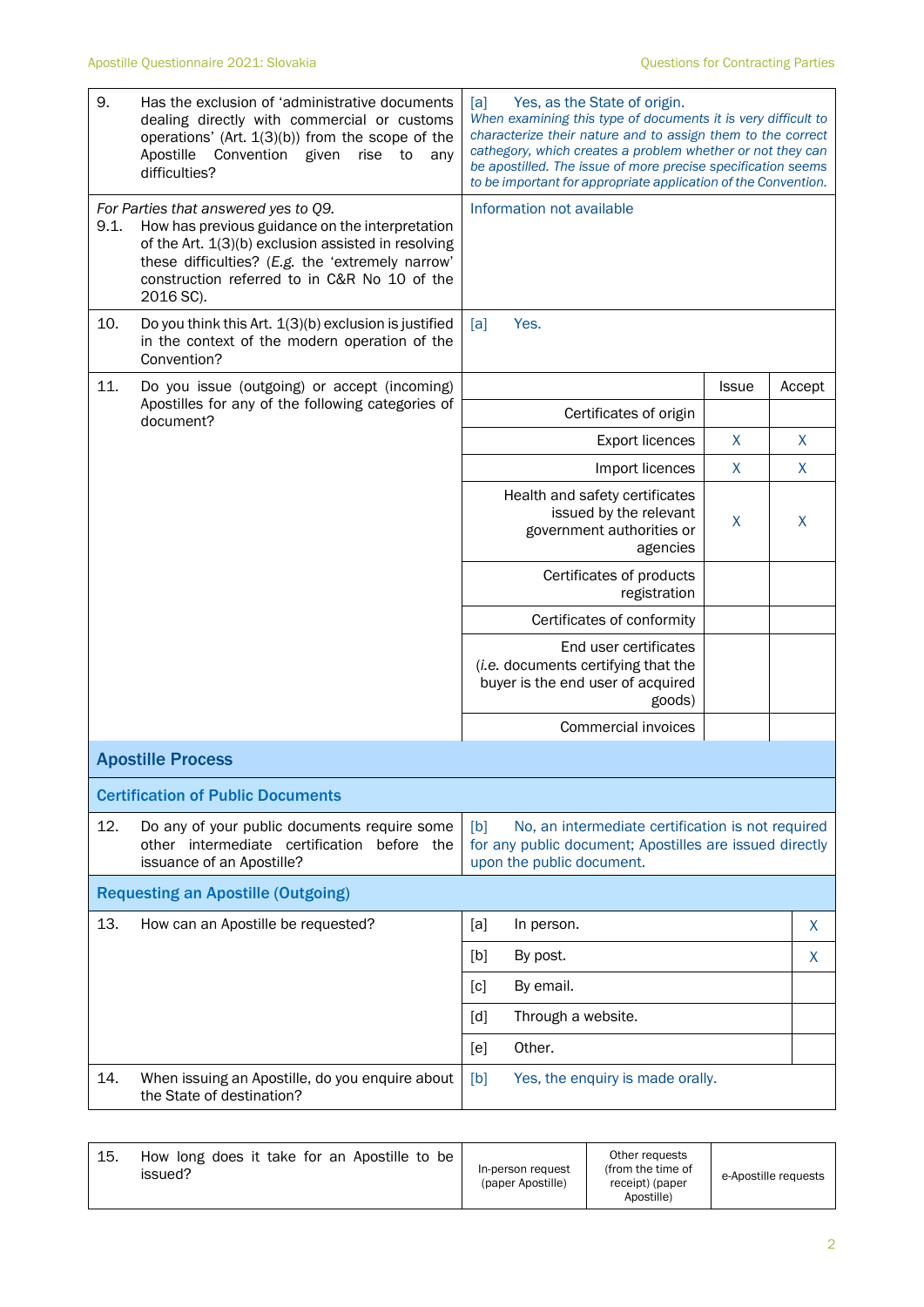|     |                                                                                                                                                                                                                                               | Other<br>Other<br>Usually on the<br>Usually on the<br>spot or the<br>spot or the<br>following day,<br>following day,<br>depends on the<br>depends on the<br>scope of the<br>scope of the<br>public document<br>public document<br>(how many pages)<br>(how many pages) |
|-----|-----------------------------------------------------------------------------------------------------------------------------------------------------------------------------------------------------------------------------------------------|------------------------------------------------------------------------------------------------------------------------------------------------------------------------------------------------------------------------------------------------------------------------|
| 16. | Does your Competent Authority impose a fee for<br>issuing an Apostille?                                                                                                                                                                       | [a]<br>Yes, a single price for all Apostilles.<br>10,- EUR fee / 20,- EUR fee if the Apostille is given by the<br><b>Ministry of Foreign Affairs</b>                                                                                                                   |
|     | <b>Issuing an Apostille (Outgoing)</b>                                                                                                                                                                                                        |                                                                                                                                                                                                                                                                        |
| 17. | How is the origin of a public document verified<br>for the purpose of issuing an Apostille (i.e.<br>verification of the authenticity of the signature,<br>the capacity of the signer, and the identity of the<br>seal / stamp (Art. $5(2)$ )? | [b]<br>Multiple Competent Authorities.<br>databases<br>[v]<br>Multiple<br>separate<br>0f<br>sample<br>signatures / seals / stamps, some in paper form, some<br>electronic.                                                                                             |
| 18. | How does a Competent Authority address<br>situations where it is unable to verify the origin<br>of the public document?                                                                                                                       | [b]<br>The Competent Authority will contact the issuing<br>authority to confirm authenticity but will not issue the<br>Apostille until the new signature, stamp or seal is added<br>to the database.                                                                   |
| 19. | In what language(s) are the 10 standard items<br>of your Apostilles available?                                                                                                                                                                | [b]<br>In two languages.<br>Slovak, English                                                                                                                                                                                                                            |
| 20. | In what language(s) are the blank fields of your<br>Apostilles filled in?                                                                                                                                                                     | [a]<br>In one language.<br><b>Slovak</b>                                                                                                                                                                                                                               |
| 21. | How are the blank fields of your Apostilles filled<br>in?                                                                                                                                                                                     | [a]<br>By hand.                                                                                                                                                                                                                                                        |
|     | <b>Apostille Registers</b>                                                                                                                                                                                                                    |                                                                                                                                                                                                                                                                        |
| 22. | How is your Apostille register, required by<br>Article 7, maintained?                                                                                                                                                                         | [b]<br>Multiple Competent Authorities.<br>Other.<br>[vi]<br>A separate register for each Competent Authority, all in paper<br>form                                                                                                                                     |
| 23. | What particulars are contained in your Apostille<br>register?                                                                                                                                                                                 | Number and<br>date of the<br>[a]<br>Apostille<br>X<br>(required).                                                                                                                                                                                                      |
|     |                                                                                                                                                                                                                                               | Name and capacity of the person signing<br>[b]<br>the document and $/$ or the name of<br>X<br>authority whose seal or stamp is affixed<br>(required).                                                                                                                  |
|     |                                                                                                                                                                                                                                               | [c]<br>Name and / or type of underlying<br>X<br>document.                                                                                                                                                                                                              |
|     |                                                                                                                                                                                                                                               | Description of the contents of underlying<br>$\lceil d \rceil$<br>document.                                                                                                                                                                                            |
|     |                                                                                                                                                                                                                                               | [ <sub>e</sub> ]<br>Name of the applicant.<br>X                                                                                                                                                                                                                        |
|     |                                                                                                                                                                                                                                               | State of destination.<br>$[f]$<br>X                                                                                                                                                                                                                                    |
|     |                                                                                                                                                                                                                                               | Copy of the Apostille.<br>[g]                                                                                                                                                                                                                                          |
|     |                                                                                                                                                                                                                                               | Copy of the underlying document.<br>[h]                                                                                                                                                                                                                                |
|     |                                                                                                                                                                                                                                               | Other.<br>$\lceil i \rceil$<br>- confirmation of payment of the fee<br>X<br>- signature of the person who issued the Apostille                                                                                                                                         |
| 24. | Is there a limit to how long records can be<br>retained on the Apostille register?                                                                                                                                                            | [c]<br>Yes, other.<br>The limits depend on the registry rules                                                                                                                                                                                                          |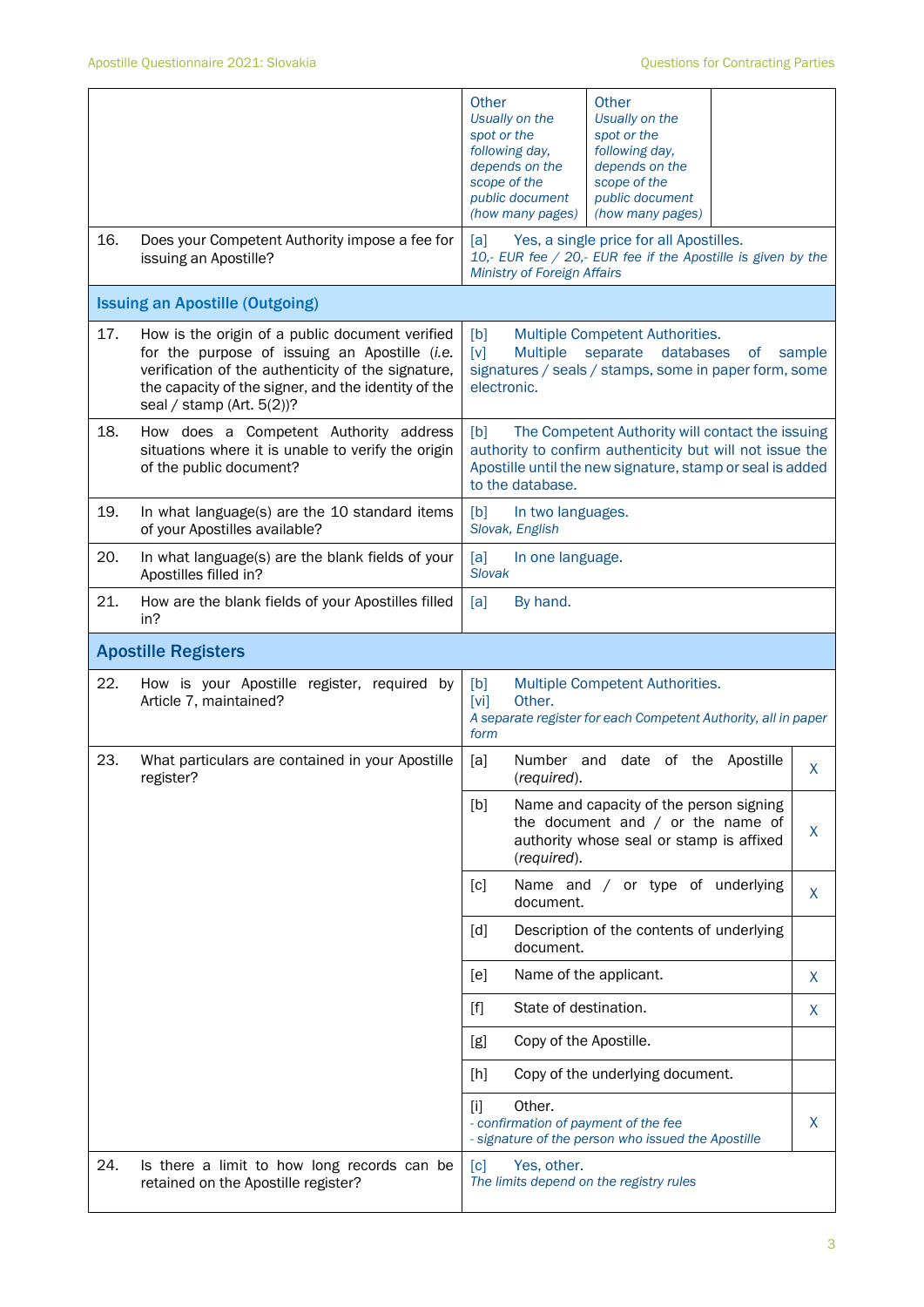| 25. | If your register is not publicly accessible, how<br>frequently do your Competent Authorities<br>receive requests to verify an Apostille they have<br>issued in the register?                                                | [b]        | Once per year.                                                                                                                                                                |   |
|-----|-----------------------------------------------------------------------------------------------------------------------------------------------------------------------------------------------------------------------------|------------|-------------------------------------------------------------------------------------------------------------------------------------------------------------------------------|---|
|     | <b>Technology &amp; the e-APP</b>                                                                                                                                                                                           |            |                                                                                                                                                                               |   |
| 26. | Under your internal law, do you recognise<br>electronic / digital signatures as functionally<br>equivalent to handwritten signatures (i.e. can a<br>public document be signed electronically)?                              | [a]<br>$+$ | Yes.<br>Act No. 272/2016 Coll. on Trusted Services for Electronic<br><b>Transactions in the Internal Market</b><br>Act No. 305/2013 Coll. on Electronic Form<br>of Government |   |
| 27. | Under your internal law, are public documents<br>executed, or able to be executed, in electronic<br>form (whether or not they are to be used abroad<br>under the Convention)?                                               | [a]        | Yes.                                                                                                                                                                          |   |
|     | For Parties that answered yes to Q27.<br>27.1. What categories of public documents are                                                                                                                                      | [a]        | All public documents.                                                                                                                                                         |   |
|     | executed, or able to be executed, in electronic<br>form (whether or not they are to be used abroad<br>under the Convention)?                                                                                                | [b]        | Civil status documents (e.g. birth, death<br>certificates)<br>and<br>marriage<br>and<br>certificates of non-impediment.                                                       |   |
|     |                                                                                                                                                                                                                             | [c]        | Other<br>administrative<br>documents<br>(including decisions from administrative<br>tribunals or decision-making bodies).                                                     |   |
|     |                                                                                                                                                                                                                             | [d]        | Extracts from commercial registers and<br>other registers.                                                                                                                    |   |
|     |                                                                                                                                                                                                                             | [e]        | Notarial authentications of signatures.                                                                                                                                       |   |
|     |                                                                                                                                                                                                                             | $[f]$      | Other notarial acts.                                                                                                                                                          |   |
|     |                                                                                                                                                                                                                             | [g]        | Diplomas<br>other<br>education<br>and<br>documents.                                                                                                                           |   |
|     |                                                                                                                                                                                                                             | [h]        | Court documents, including judgments.                                                                                                                                         |   |
|     |                                                                                                                                                                                                                             | $[1]$      | Patents or other documents pertaining to<br>intellectual property rights.                                                                                                     |   |
|     |                                                                                                                                                                                                                             | [j         | Documents relating to adoptions.                                                                                                                                              |   |
|     |                                                                                                                                                                                                                             | [k]        | Translations.                                                                                                                                                                 |   |
|     |                                                                                                                                                                                                                             | $[1]$      | Medical or health certificates.                                                                                                                                               |   |
|     |                                                                                                                                                                                                                             | [m]        | Criminal records.                                                                                                                                                             |   |
|     |                                                                                                                                                                                                                             | [n]        | Import or export licences.                                                                                                                                                    |   |
|     |                                                                                                                                                                                                                             | $\lceil$ O | Certificates of origin.                                                                                                                                                       |   |
|     |                                                                                                                                                                                                                             | [p]        | Certificates of conformity.                                                                                                                                                   |   |
|     |                                                                                                                                                                                                                             | [q]        | Other.<br>All public documents, but only electronic public<br>documents issues in Slovak Republic in accordance<br>with the respective Acts (which were cited in Q no. 26)    | X |
|     | For Parties that answered yes to Q27.<br>27.2. Approximately what percentage of your public<br>documents are originally executed in electronic<br>form (whether or not they are to be used abroad<br>under the Convention)? |            | Not available                                                                                                                                                                 |   |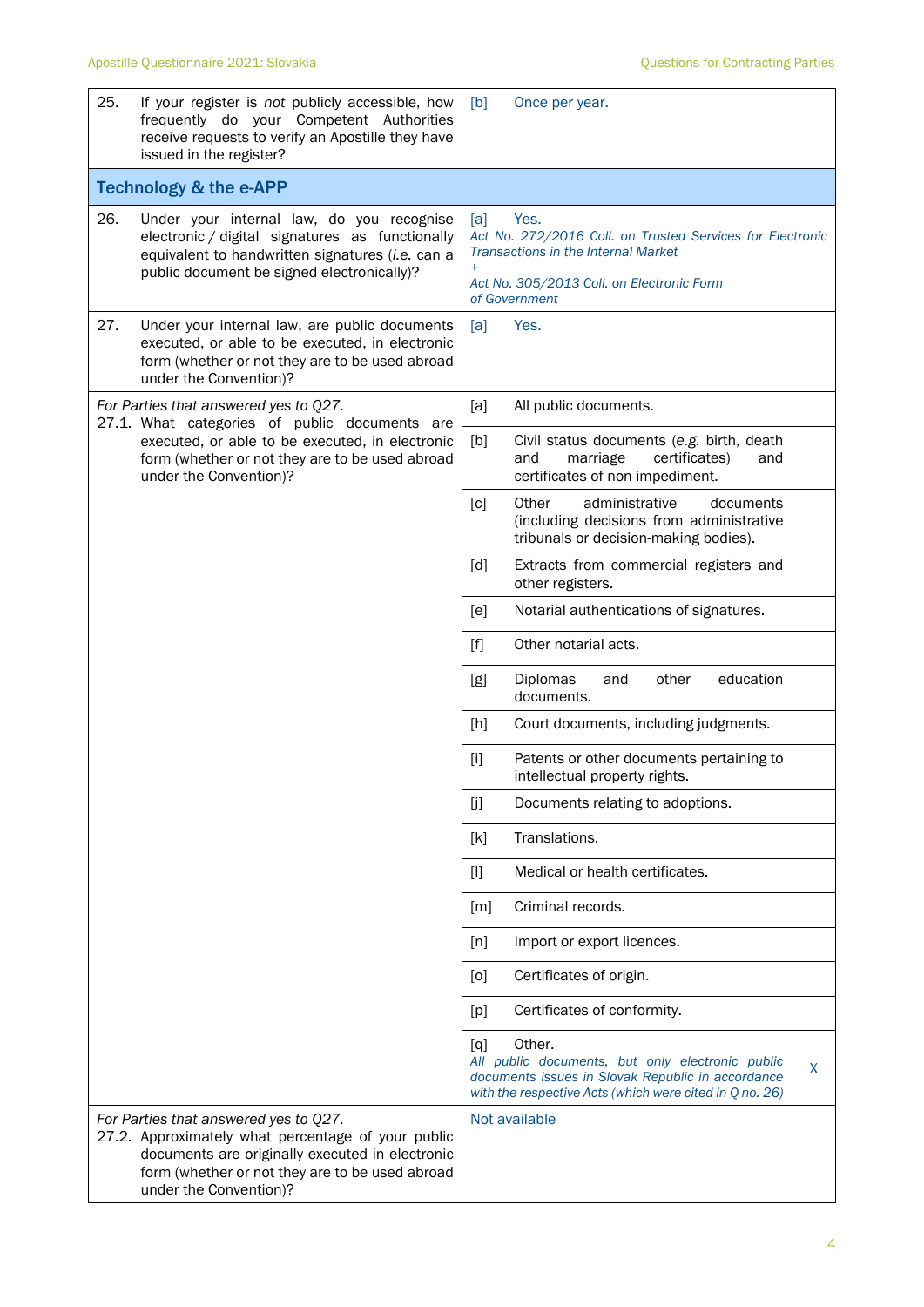| 28. | Do you issue e-Apostilles?                                                                                                                                      | [b]<br>[iii]                                                                                                                                                                                                                                          | No.<br>We are not currently planning to implement the<br>e-Apostille component.                     |    |
|-----|-----------------------------------------------------------------------------------------------------------------------------------------------------------------|-------------------------------------------------------------------------------------------------------------------------------------------------------------------------------------------------------------------------------------------------------|-----------------------------------------------------------------------------------------------------|----|
|     | For Parties that answered no to Q28.                                                                                                                            | [a]                                                                                                                                                                                                                                                   | Internal law limitations.                                                                           | X. |
|     | 28.1. What challenges are you facing that may prevent<br>you from implementing the e-Apostille?                                                                 | [b]                                                                                                                                                                                                                                                   | Judicial or administrative structure.                                                               | X  |
|     |                                                                                                                                                                 | [c]                                                                                                                                                                                                                                                   | Implementation challenges (e.g. lack of<br>resources, lack of infrastructure).                      | X  |
|     |                                                                                                                                                                 | [d]                                                                                                                                                                                                                                                   | Cost.                                                                                               | X  |
|     |                                                                                                                                                                 | [e]                                                                                                                                                                                                                                                   | System interoperability / compatibility.                                                            |    |
|     |                                                                                                                                                                 | $[f]$                                                                                                                                                                                                                                                 | Security concerns.                                                                                  |    |
|     |                                                                                                                                                                 | [g]                                                                                                                                                                                                                                                   | Other.                                                                                              |    |
|     | For Parties that answered no to Q28.<br>28.2. How do you issue an Apostille for a public<br>document executed in electronic form?                               | [b]                                                                                                                                                                                                                                                   | By paper Apostille, attached to a hard copy of the<br>electronic public document.                   |    |
| 29. | Are your authorities<br>equipped to<br>accept<br>incoming e-Apostilles?                                                                                         | [c]<br>Not possible                                                                                                                                                                                                                                   | No.                                                                                                 |    |
| 30. | Do you maintain an e-Register?                                                                                                                                  | [b]<br>[ii]                                                                                                                                                                                                                                           | No.<br>We are not currently planning to implement the<br>e-Register component.                      |    |
|     | For Parties that answered no to Q30.                                                                                                                            | [a]                                                                                                                                                                                                                                                   | Internal law limitations.                                                                           | X  |
|     | 30.1. What challenges are you facing that may prevent<br>you from implementing the e-Register?                                                                  | [b]                                                                                                                                                                                                                                                   | Judicial or administrative structure.                                                               | X  |
|     |                                                                                                                                                                 | [c]                                                                                                                                                                                                                                                   | Implementation challenges (e.g. lack of<br>resources, lack of infrastructure).                      | X  |
|     |                                                                                                                                                                 | [d]                                                                                                                                                                                                                                                   | Cost.                                                                                               | X  |
|     |                                                                                                                                                                 | [e]                                                                                                                                                                                                                                                   | System interoperability / compatibility.                                                            |    |
|     |                                                                                                                                                                 | $[f] % \begin{center} % \includegraphics[width=\linewidth]{imagesSupplemental_3.png} % \end{center} % \caption { % Our method can be used for the use of the image. % Note that the \emph{Left:} \label{fig:case} \vspace{-1em} % \label{fig:case} %$ | Security concerns.                                                                                  |    |
|     |                                                                                                                                                                 | [g]                                                                                                                                                                                                                                                   | Other.                                                                                              |    |
| 31. | Have you been in contact with other Competent<br>Authorities that operate an e-APP component<br>and exchanged information and / or relevant<br>experience?      | [b]                                                                                                                                                                                                                                                   | No.                                                                                                 |    |
|     | <b>Issues with Apostilles</b>                                                                                                                                   |                                                                                                                                                                                                                                                       |                                                                                                     |    |
| 32. | Has an Apostille <i>issued</i> by your Competent<br>Authority ever been refused by the authorities of<br>another Contracting Party on the following<br>grounds: | [a]                                                                                                                                                                                                                                                   | Form requirements (e.g. square-shaped,<br>sides of at least nine centimetres, border,<br>ink, etc). |    |
|     |                                                                                                                                                                 | [b]                                                                                                                                                                                                                                                   | The manner in which the Apostille was<br>affixed / attached to<br>the<br>underlying<br>document.    |    |
|     |                                                                                                                                                                 | [c]                                                                                                                                                                                                                                                   | The Apostille was not signed.                                                                       |    |
|     |                                                                                                                                                                 | [d]                                                                                                                                                                                                                                                   | One<br>0f<br>the<br>standard<br>or<br>more<br>informational items were not filled in.               |    |
|     |                                                                                                                                                                 | [e]                                                                                                                                                                                                                                                   | The Apostille was in electronic form (an<br>e-Apostille).                                           |    |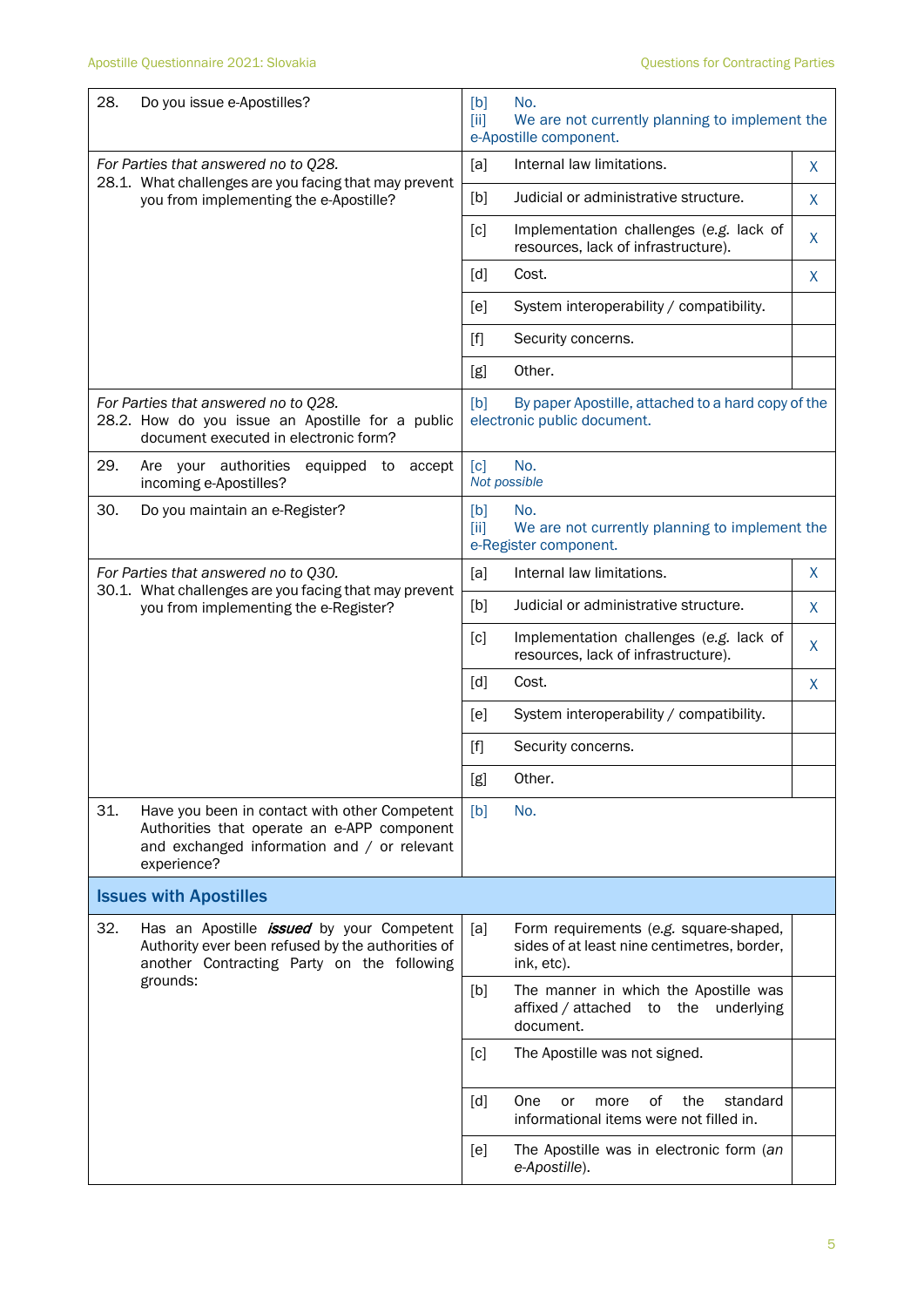|     |                                                                                                                                                          | $[f]$ | The underlying public document was in<br>electronic form.                                           |   |
|-----|----------------------------------------------------------------------------------------------------------------------------------------------------------|-------|-----------------------------------------------------------------------------------------------------|---|
|     |                                                                                                                                                          | [g]   | The underlying public document had<br>expired / was not issued within a certain<br>timeframe.       | X |
|     |                                                                                                                                                          | [h]   | The underlying document was not a<br>public document under the law of the<br>destination.           |   |
|     |                                                                                                                                                          | $[1]$ | Other.                                                                                              |   |
|     |                                                                                                                                                          | [j]   | Unknown.                                                                                            | X |
|     |                                                                                                                                                          | [k]   | No / Not applicable.                                                                                | X |
| 33. | Has your Competent Authority ever been<br>requested by external Competent Authorities to<br>certify or confirm your procedure for issuing<br>Apostilles? | [b]   | No.                                                                                                 |   |
| 34. | Has an Apostille <i>received</i> by your authorities<br>ever been refused on the following grounds:                                                      | [a]   | The issuing State was not a Contracting<br>Party to the Apostille Convention.                       |   |
|     |                                                                                                                                                          | [b]   | Form requirements (e.g. square-shaped,<br>sides of at least nine centimetres, border,<br>ink, etc). |   |
|     |                                                                                                                                                          | [c]   | The manner in which the Apostille was<br>affixed / attached to the underlying<br>document.          |   |
|     |                                                                                                                                                          | [d]   | The Apostille was not signed.                                                                       |   |
|     |                                                                                                                                                          | [e]   | of<br>the<br>One<br>standard<br>more<br>or<br>informational items were not filled in.               |   |
|     |                                                                                                                                                          | [f]   | The Apostille was in electronic form (an<br>e-Apostille).                                           |   |
|     |                                                                                                                                                          | [g]   | The underlying public document was in<br>electronic form.                                           |   |
|     |                                                                                                                                                          | [h]   | The underlying public document had<br>expired / was not issued within a certain<br>timeframe.       |   |
|     |                                                                                                                                                          | $[1]$ | The underlying document was not a<br>public document under the law of the<br>destination.           |   |
|     |                                                                                                                                                          | [j]   | Other.                                                                                              |   |
|     |                                                                                                                                                          | [k]   | Unknown.                                                                                            | X |
|     |                                                                                                                                                          | $[1]$ | No / Not applicable.                                                                                | X |